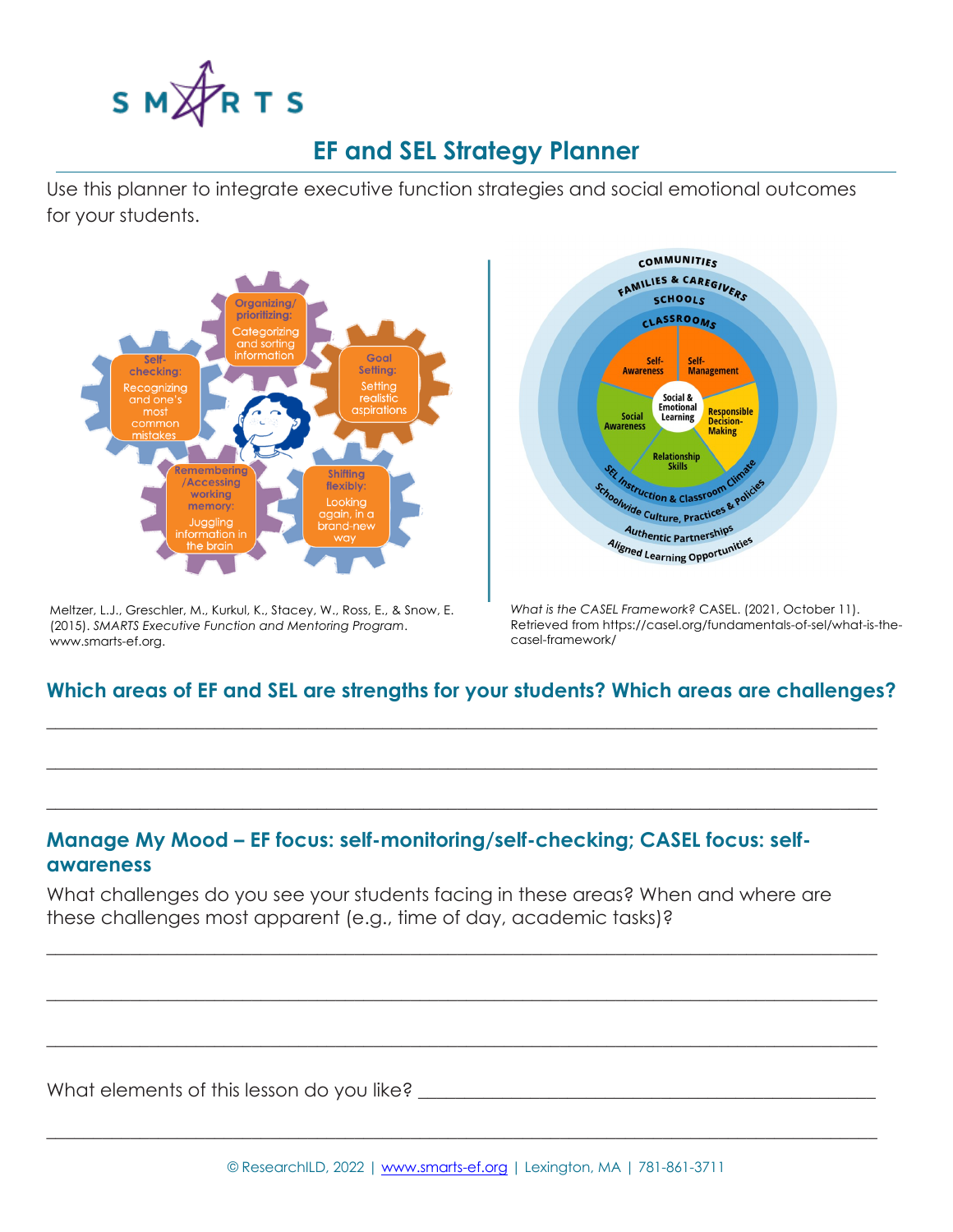| How can you implement this with your students? |  |
|------------------------------------------------|--|
|------------------------------------------------|--|

| What Hat Am I Wearing? - EF focus: self-monitoring/self-checking; CASEL focus:<br>responsible decision-making                                             |
|-----------------------------------------------------------------------------------------------------------------------------------------------------------|
| What challenges do you see your students facing in these areas? When and where are<br>these challenges most apparent (e.g., time of day, academic tasks)? |
|                                                                                                                                                           |
|                                                                                                                                                           |
| What elements of this lesson do you like?                                                                                                                 |

 $\_$  , and the set of the set of the set of the set of the set of the set of the set of the set of the set of the set of the set of the set of the set of the set of the set of the set of the set of the set of the set of th

 $\_$  , and the set of the set of the set of the set of the set of the set of the set of the set of the set of the set of the set of the set of the set of the set of the set of the set of the set of the set of the set of th

 $\_$  , and the set of the set of the set of the set of the set of the set of the set of the set of the set of the set of the set of the set of the set of the set of the set of the set of the set of the set of the set of th

 $\_$  , and the set of the set of the set of the set of the set of the set of the set of the set of the set of the set of the set of the set of the set of the set of the set of the set of the set of the set of the set of th

 $\_$  , and the set of the set of the set of the set of the set of the set of the set of the set of the set of the set of the set of the set of the set of the set of the set of the set of the set of the set of the set of th

 $\_$  , and the set of the set of the set of the set of the set of the set of the set of the set of the set of the set of the set of the set of the set of the set of the set of the set of the set of the set of the set of th

 $\_$  , and the set of the set of the set of the set of the set of the set of the set of the set of the set of the set of the set of the set of the set of the set of the set of the set of the set of the set of the set of th

How can you implement this with your students? \_\_\_\_\_\_\_\_\_\_\_\_\_\_\_\_\_\_\_\_\_\_\_\_\_\_\_\_\_\_\_\_\_

## **Being Flexible and Shifting Expectations – EF focus: cognitive flexibility; CASEL focus: relationship skills**

 $\_$  , and the set of the set of the set of the set of the set of the set of the set of the set of the set of the set of the set of the set of the set of the set of the set of the set of the set of the set of the set of th

 $\_$  , and the set of the set of the set of the set of the set of the set of the set of the set of the set of the set of the set of the set of the set of the set of the set of the set of the set of the set of the set of th

 $\_$  , and the set of the set of the set of the set of the set of the set of the set of the set of the set of the set of the set of the set of the set of the set of the set of the set of the set of the set of the set of th

What challenges do you see your students facing in these areas? When and where are these challenges most apparent (e.g., time of day, academic tasks)?

What elements of this lesson do you like? \_\_\_\_\_\_\_\_\_\_\_\_\_\_\_\_\_\_\_\_\_\_\_\_\_\_\_\_\_\_\_\_\_\_\_\_\_\_\_\_\_\_\_\_\_\_\_\_\_